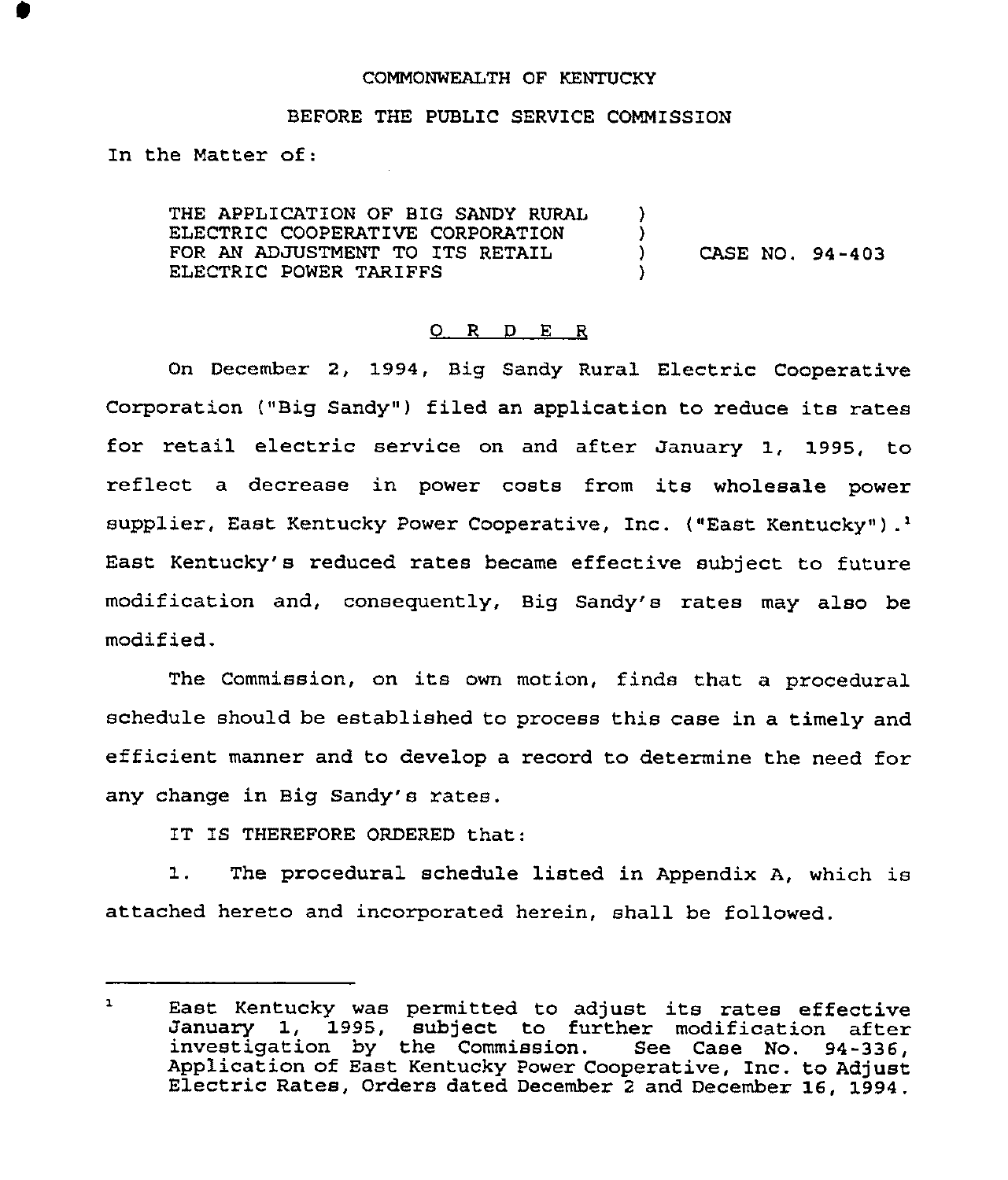2. All requests for information and responses thereto shall be appropriately indexed. All responses shall include the name of the person who will be responsible for responding to questions related to the information, with copies to all parties of record and 10 copies to the Commission.

3. Big Sandy shall give notice of the scheduled hearing in accordance with the provisions set out in 807 KAR 5:011, Section 8(5) . At the time the publication is requested, Big Sandy shall forward a duplicate of the notice and request to the Commission.

4. Motions for extensions of time with respect to the schedule herein shall be made in writing and will be granted only upon a showing of good cause.

5. Nothing contained herein shall prevent the Commission from entering further Orders in this matter.

Done at Frankfort, Kentucky, this 13th day of January, 1995.

PUBLIC SERVICE COMMISSION

the Commissi

ATTEST:

Executive Don Mil Directo: